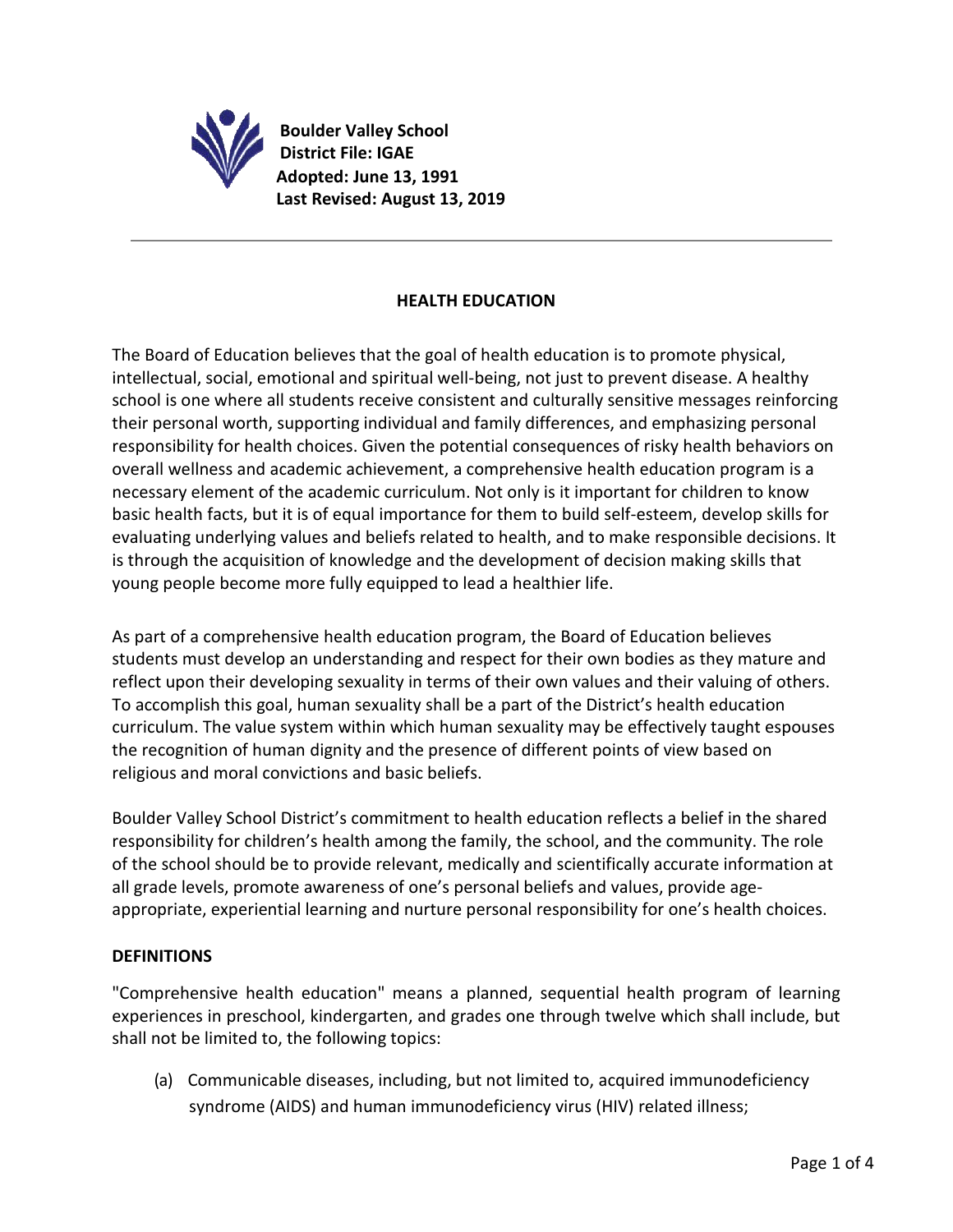- (b) Community and environmental health
- (c) Consumer health;
- (d) Dental health;
- (e) Tobacco, alcohol, and other drug use;
- (f) Human growth and development;
- (g) Hereditary and developmental conditions;
- (h) Mental and emotional health;
- (i) Nutrition, personal health, and physical fitness;
- (j) Family life education;
- (k) Injury prevention, safety, motor vehicle safety, and emergency care;
- (l) High-risk behaviors and concerns; and
- (m) Age appropriate instruction on family roles and expectations, child development, and parenting.

"Comprehensive human sexuality education" means medically accurate information about all methods to prevent unintended pregnancy and sexually transmitted infections, including HIV, and the link between human papillomavirus and cancer, and other types of cancer involving the human reproductive systems, including prostate, testicular, ovarian, and uterine cancer. Methods must include information about the correct and consistent use of abstinence, contraception, condoms, other barrier methods, and other prevention measures.

Additional contents of comprehensive human sexuality education shall include:

- (I) Encouraging family communication about sexuality;
- (II) Focusing on the development of safe relationships, including the prevention of sexual violence in dating and teaching young people how to recognize and respond safely and effectively in situations where sexual or physical violence may be occurring or where there may be a risk for these behaviors to occur; and
- (III) Teaching young people how alcohol and drug use can affect responsible decision-making.

"Culturally sensitive" means the integration of knowledge about individuals and groups of people into specific standards, requirements, policies, practices, and attitudes. "Culturally sensitive" includes resources, references, and information that are meaningful to the experiences and needs of communities of color; immigrant communities; lesbian, gay, bisexual, and transgender communities; people who are intersex; people with physical or intellectual disabilities; people who have experienced sexual victimization; and others whose experiences have traditionally been left out of sexual health education, programs, and policies. Colorado law mandates culturally sensitive practices across curriculum areas in public schools. Discussion of gender identity, body image, and diverse family structures are not unique to comprehensive health education or human sexuality education.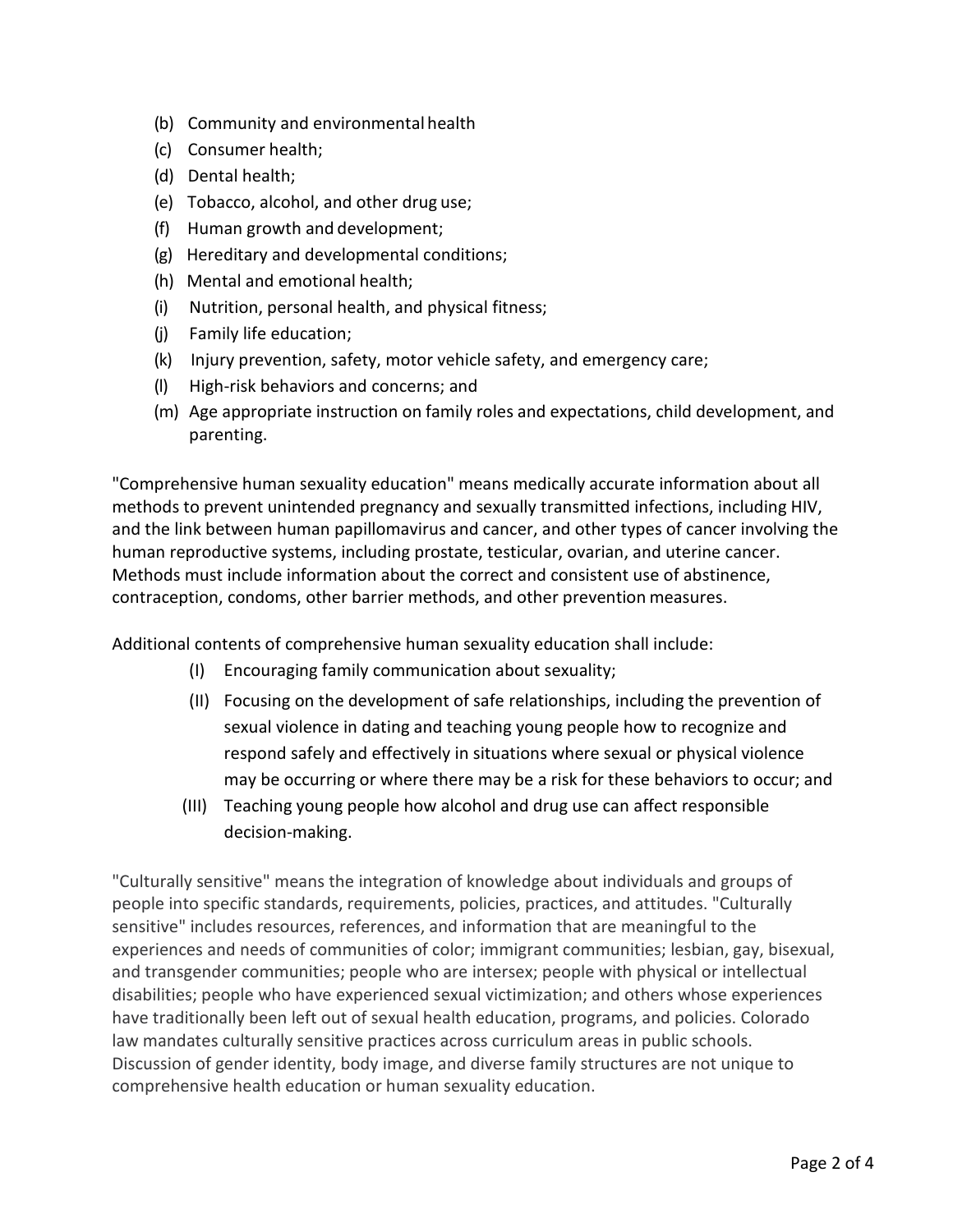"Instruction" means an oral, written, or digital lesson, lecture, or presentation given by school staff or nonschool staff. Instruction does not include student speech or brief responses to student questions that arise during classes that are not part of the comprehensive health education, including human sexuality education.

## **REQUIREMENTS**

1. The curriculum and materials to be used in the District's health program shall be consistent with applicable law, State standards, and the District's approved curriculum. The basic curriculum and materials shall be available for inspection during school hours upon request by any member of the public. Periodically, the Superintendent or designee shall direct that a public forum be held to receive comments from the public concerning the curriculum and materials used in the health education program.

2. Parents/guardians of all students shall be notified in writing of the District's comprehensive health education program. The notice shall inform parents/guardians of the ability to excuse their child from a specific portion or portions of the instruction, including on the grounds that it is contrary to the religious beliefs and teachings or closely held personal beliefs of the student or the student's parent or guardian. Students for whom parents/guardians have submitted a written excusal shall be excused, without penalty or additional assignment, from involvement in those portions of the health curriculum specified by the parents/guardians. All-excusal records shall be maintained in student files.

3. Community-based speakers may be used to enhance the health education curriculum by presenting timely and appropriate information on topics being covered in the learning materials. It shall be the responsibility of the health teacher to prepare the students for, and follow up on presentations by community-based speakers. Such speakers and content must be approved by District-level administration or committee as directed by the Superintendent. Speakers and other resources will be listed in the health teachers' resource guide which will be updated regularly.

## **ADDITIONAL REQUIREMENTS FOR HUMAN SEXUALITY EDUCATION**

1. Because of the sensitive nature of the human sexuality education curriculum, in addition to established policies and regulations concerning the approval of new materials, all supplementary classroom instructional materials related to human sexuality shall be approved by School administration.

2. Instruction may be provided for every student, grades 4-12, in accordance with the District's curriculum scope and sequence.

3. Only District approved staff who have completed required training shall teach the human